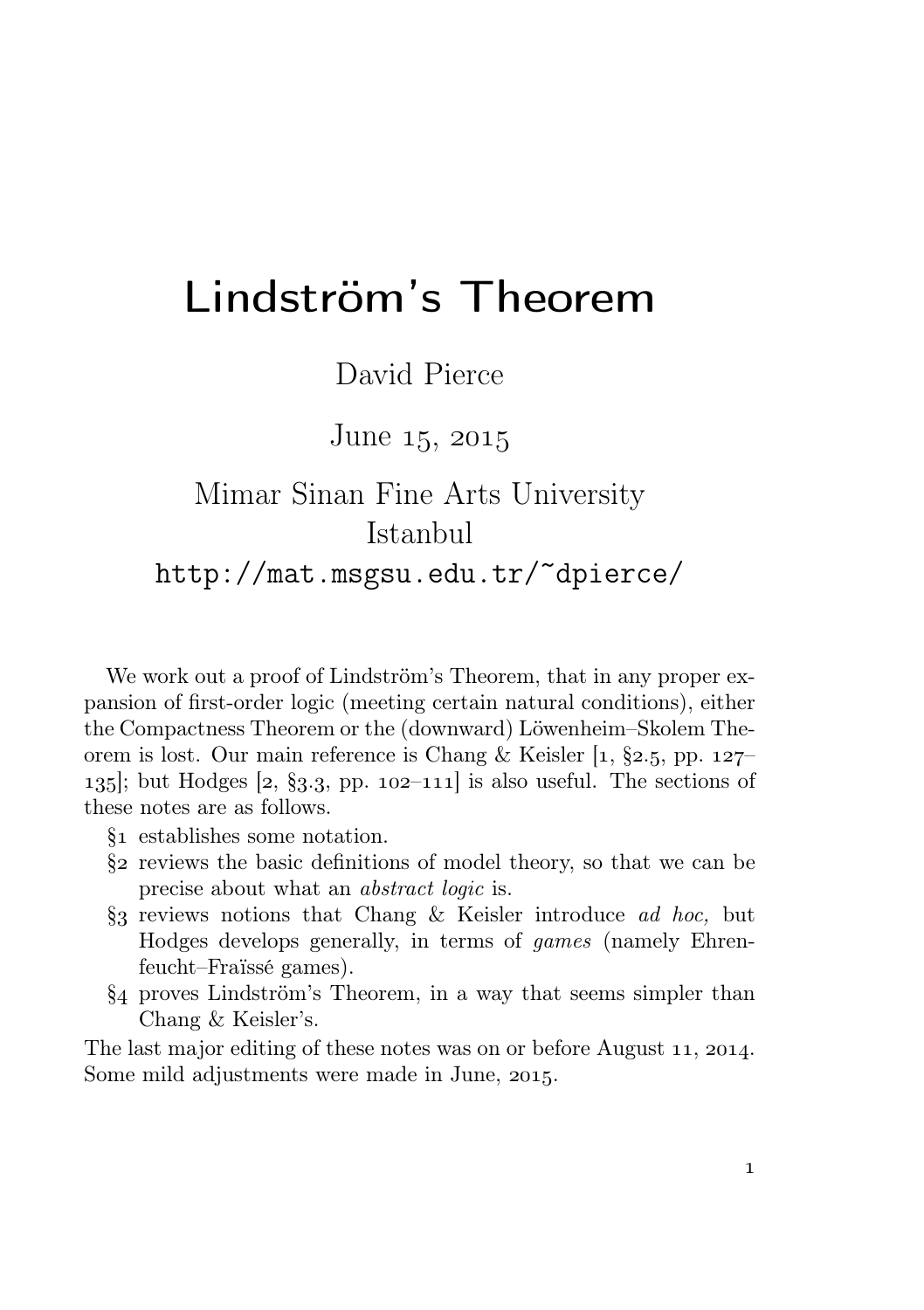# **Contents**

| $\mathbf{1}$ | <b>Tuples</b>                                                    | $\mathbf{2}$   |
|--------------|------------------------------------------------------------------|----------------|
|              | Model theory                                                     | 4              |
|              | 2.1                                                              | $\overline{4}$ |
|              | $2.2^{\circ}$                                                    | $\overline{4}$ |
|              | 2.3                                                              | - 6            |
|              | 2.3.1 Definable sets $\ldots \ldots \ldots \ldots \ldots \ldots$ | - 6            |
|              |                                                                  | - 8            |
|              | 2.4                                                              | 10             |
|              | The Galois correspondence<br>2.5                                 | 10             |
|              | 3 Local isomorphisms                                             | 12             |
| 4            | Refinements of the first order topology                          | 14             |
|              | <b>References</b>                                                | 18             |
|              |                                                                  |                |

# 1 Tuples

If A and  $\Omega$  are sets, then a **relation from**  $\Omega$  to A is a subset of the Cartesian product  $\Omega \times A$ . If R is such a relation, and it contains  $(b, a)$ , we write

 $b \, R \, a$ .

If for every b in  $\Omega$  there is exactly one a in A for which this holds, then R is a function from  $\Omega$  to A, and we use the notation

$$
R(b) = a,\t\t(*)
$$

so that  $R(b)$  can be used as another name for a. We denote by

 $A^{\Omega}$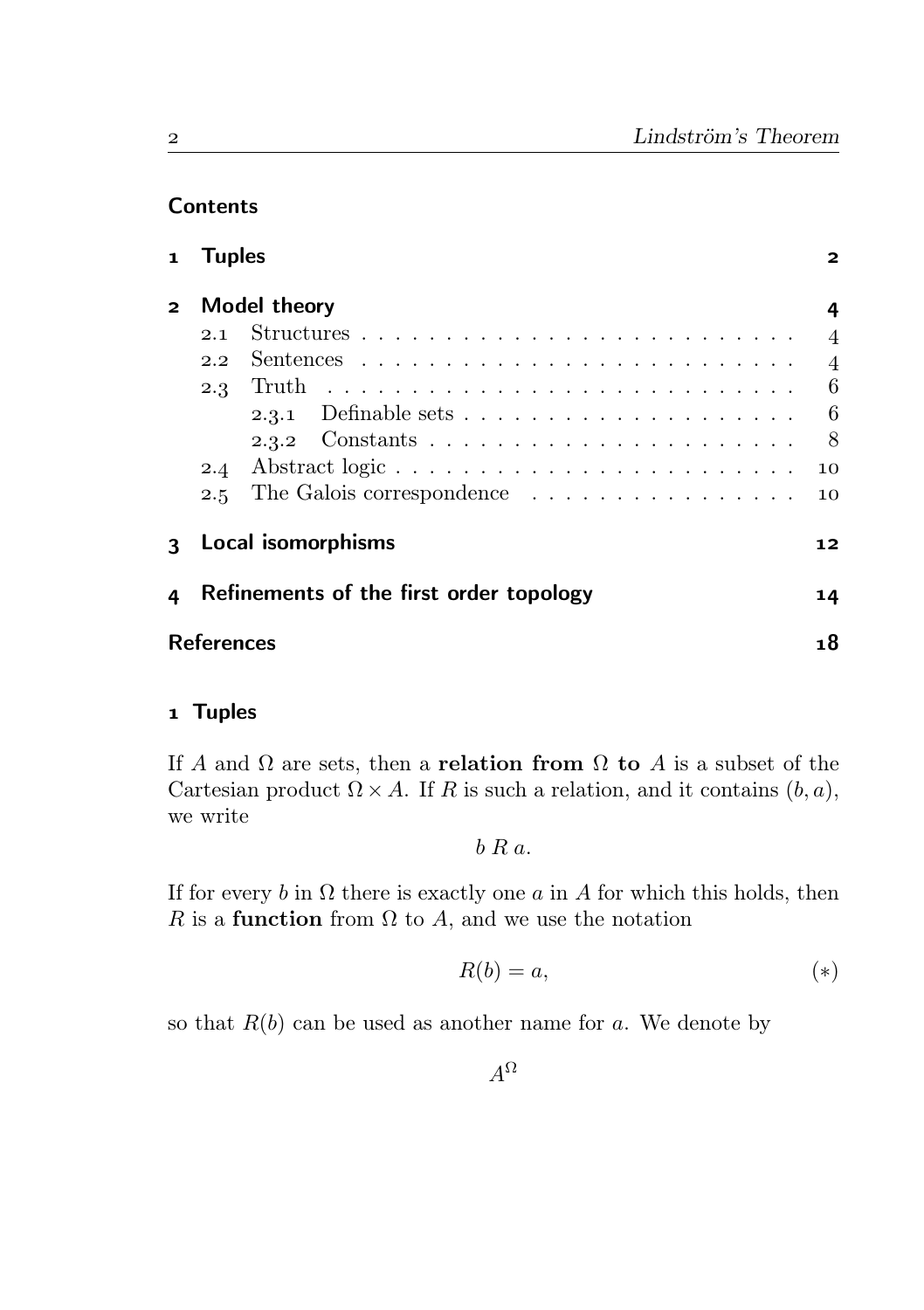the class of all functions from  $\Omega$  to A. (We could also let A, but not  $Ω$ , be a proper class.) A typical element of  $A<sup>Ω</sup>$  can be written as

$$
(a_i \colon i \in \Omega).
$$

We let  $\omega$  be the set of von Neumann natural numbers. If  $n \in \omega$ , then a typical element of  $A<sup>n</sup>$  can be written in any of three forms:

$$
(a_k: k < n), \quad (a_0, \ldots, a_{n-1}), \quad a.
$$

Such functions are *n*-tuples of  $A$ . There is a unique 0-tuple, namely 0, so that

$$
A^0=1.
$$

There is a function, actually a bijection,

$$
(\mathbf{a},b) \mapsto (a_0,\ldots,a_{n-1},b) \text{ from } A^n \times A \text{ to } A^{n+1}.\tag{\dagger}
$$

Likewise, if also  $m \in \omega$ , then there is a bijection

$$
(\boldsymbol{a},\boldsymbol{b}) \mapsto (a_0,\ldots,a_{n-1},b_0,\ldots,b_{m-1})
$$
 from  $A^n \times A^m$  to  $A^{n+m}$ . (†)

We let

$$
A^{<\omega} = \bigcup_{n \in \omega} A^n.
$$

Then, by taking the corresponding unions of the functions in (†) and (‡), we have embeddings

$$
(\mathbf{a},\mathbf{b}) \mapsto (a_0,\ldots,\mathbf{b}) \text{ from } A^{<\omega} \times A \text{ to } A^{<\omega},
$$
  

$$
(\mathbf{a},\mathbf{b}) \mapsto (a_0,\ldots,b_0,\ldots) \text{ from } A^{<\omega} \times A^{<\omega} \text{ to } A^{<\omega} \}
$$
 (§)

(which we shall need on page  $15$ ). We may also write these embeddings as if they were inclusions. That is, we may consider  $(a, b)$  and  $(a, b)$ as elements of  $A^{<\omega}$ .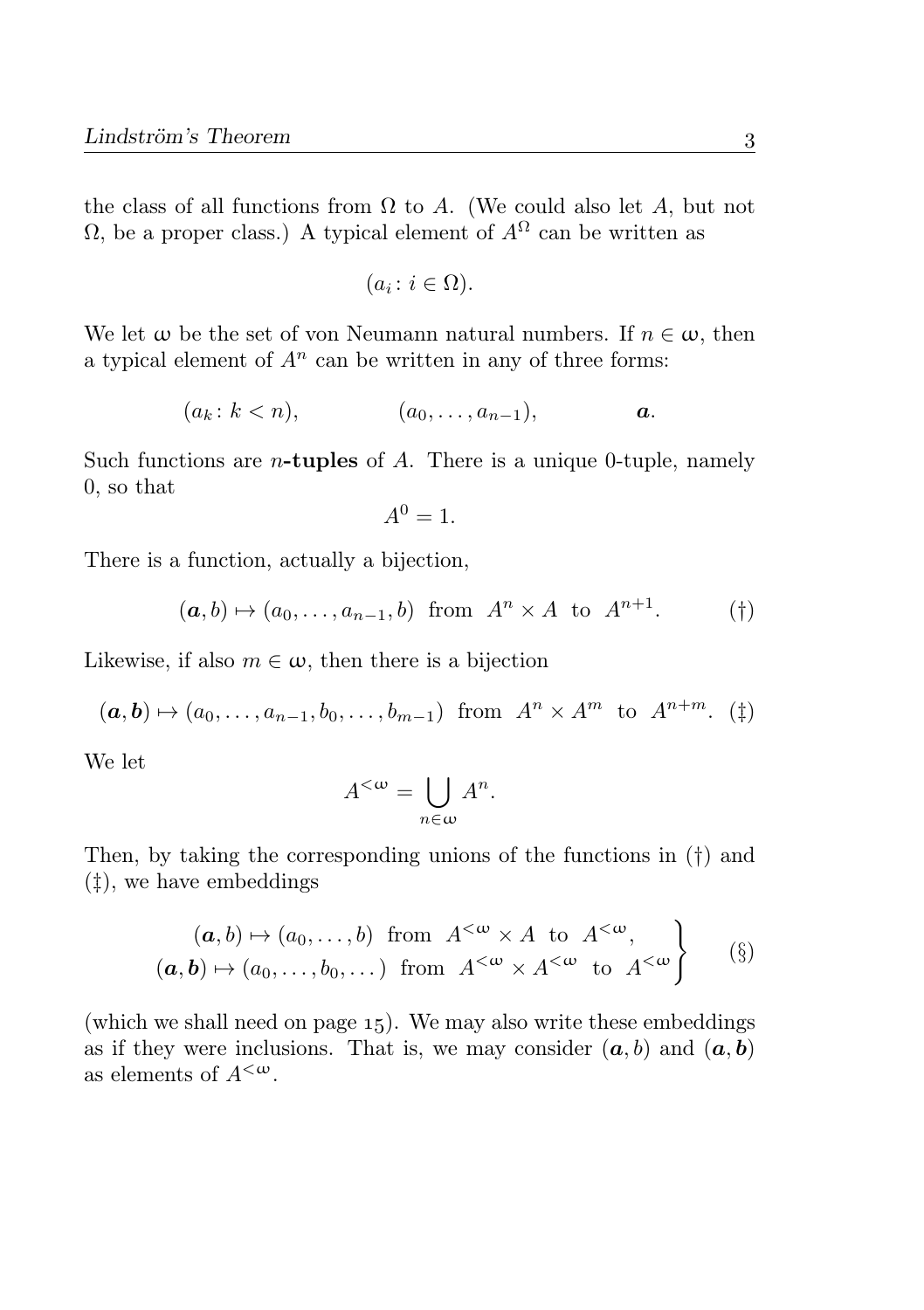#### Model theory

## . Structures

If  $n \in \omega$ , then an *n*-ary relation on a set A is a subset of  $A^n$ ; an *n*-ary **operation** on A is a function from  $A^n$  to A. Here n is the number of arguments of the relation or operation. By means of the bijection in (†), we may consider *n*-ary operations as  $(n + 1)$ -ary relations, though we retain the special notation for functions given in (∗). Normally we have no use for nullary (0-ary) relations, but an nullary operation on A is identified with an element of A.

A structure is a set, possibly given together with some operations and relations on it. If the set is A, the structure can be denoted by

 $\mathfrak A$ .

and then  $A$  is the **universe** of  $\mathfrak{A}$ . Each of the operations and relations of A is assigned a symbol, and these symbols compose the signature of A. Each symbol carries the information of whether it denotes an operation or relation, along with its number of arguments. We shall use

S

to denote an arbitrary signature, and we shall denote the class of structures having this signature by

#### $\text{Str } \varphi$ .

#### . Sentences

We shall define a set of *first order sentences* in the signature  $\mathscr{S}$ . In any such sentence may occur individual variables from the list  $(v_0, v_1, v_2, \dots)$ . We use expressions from the list  $(x_0, x_1, x_2, \dots)$ , as well as  $x, y, z$ , and  $w$ , to stand for individual variables. An **unnested** atomic formula of  $\mathscr S$  is an expression of one of the forms

$$
x_0 = x_1, \qquad Rx_0 \cdots x_n, \qquad Fx_0 \cdots x_{n-1} = x_n,
$$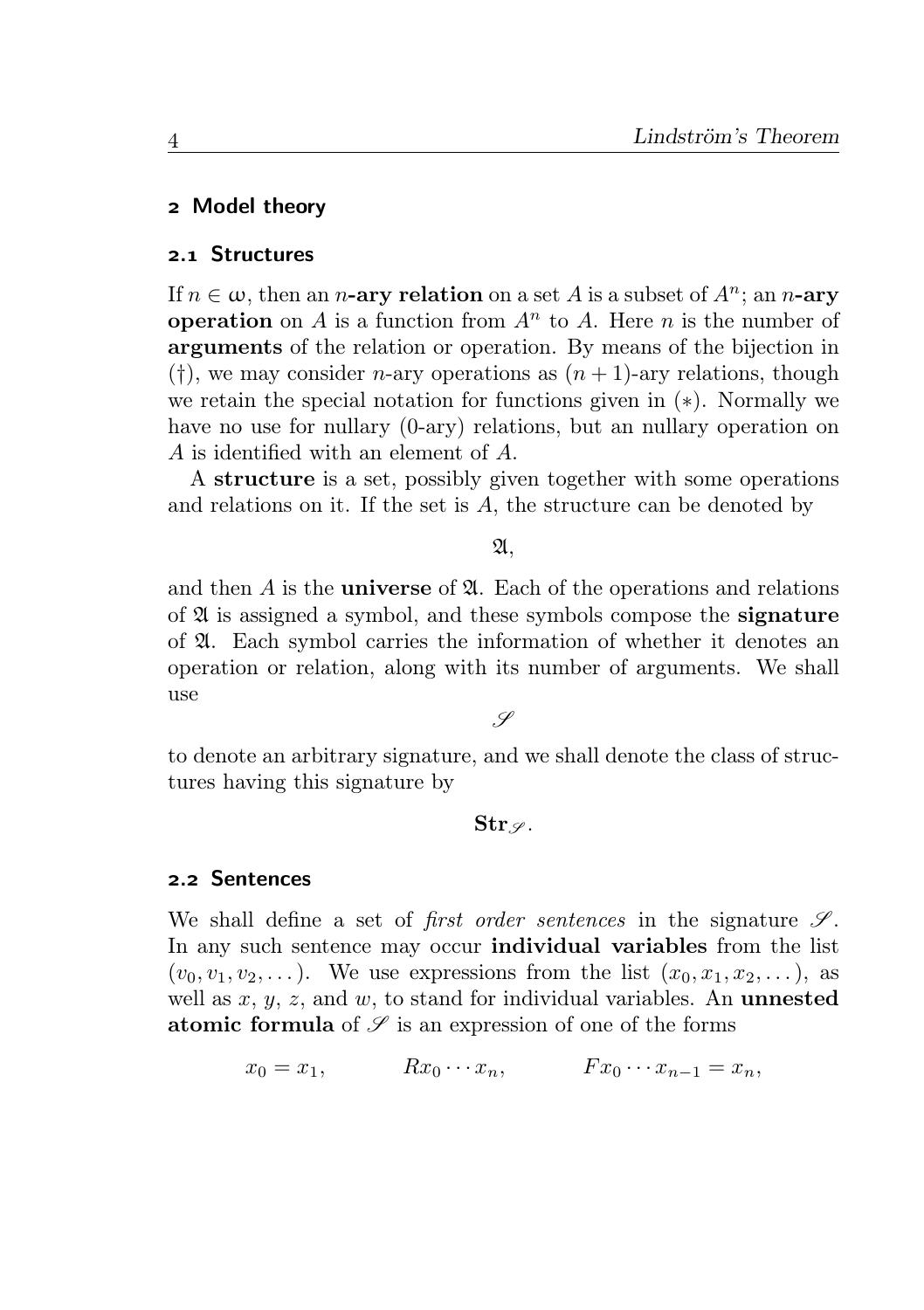where R is an  $(n + 1)$ -ary relation symbol of  $\mathscr S$  and F is an n-ary operation symbol of  $\mathscr{S}$ . We obtain arbitrary **atomic formulas** by closing under the operation of replacing a variable by an expression like  $Fx_0 \cdots x_{n-1}$ . Alternatively, we first define a term to be either a variable or an expression

$$
F t_0 \cdots t_{n-1},
$$

where the  $t_k$  are now terms; then an atomic formula is an expression

$$
t_0 = t_1, \qquad R t_0 \cdots t_n,
$$

where the  $t_k$  are terms. Then we obtain the set

 $\mathrm{Fm}_{\mathscr{S}}$ 

of all first order formulas of  $\mathscr S$  by closing the set of atomic formulas under the operations denoted by  $\neg$ ,  $\vee$ , and  $\exists x$ : thus, if  $\varphi$  and  $\psi$  are formulas, then so are the expressions denoted by

 $\neg \varphi$ ,  $(\varphi \vee \psi)$ ,  $\exists x \varphi$ ;

these are, respectively,

- 1) the **negation** of  $\varphi$ ,
- 2) the **disjunction** of  $\varphi$  and  $\psi$ , and
- 3) the **instantiation** at x of  $\varphi$ .

The set of unnested formulas is obtained by closing likewise the set of unnested atomic formulas.

Thus the set of formulas of  $\mathscr S$  (as well as of unnested formulas) is defined recursively, and so it is possible to prove by induction that particular subsets of  $\text{Fm}_{\mathscr{S}}$  are actually the whole set. An important theorem, often overlooked, is that functions on  $\text{Fm}_{\mathscr{S}}$  can be defined by recursion, because of the unique readability of formulas. Each formula is the root of a tree whose nodes are all of the subformulas that occur in the construction of the formula; unique readability is that this tree is unique.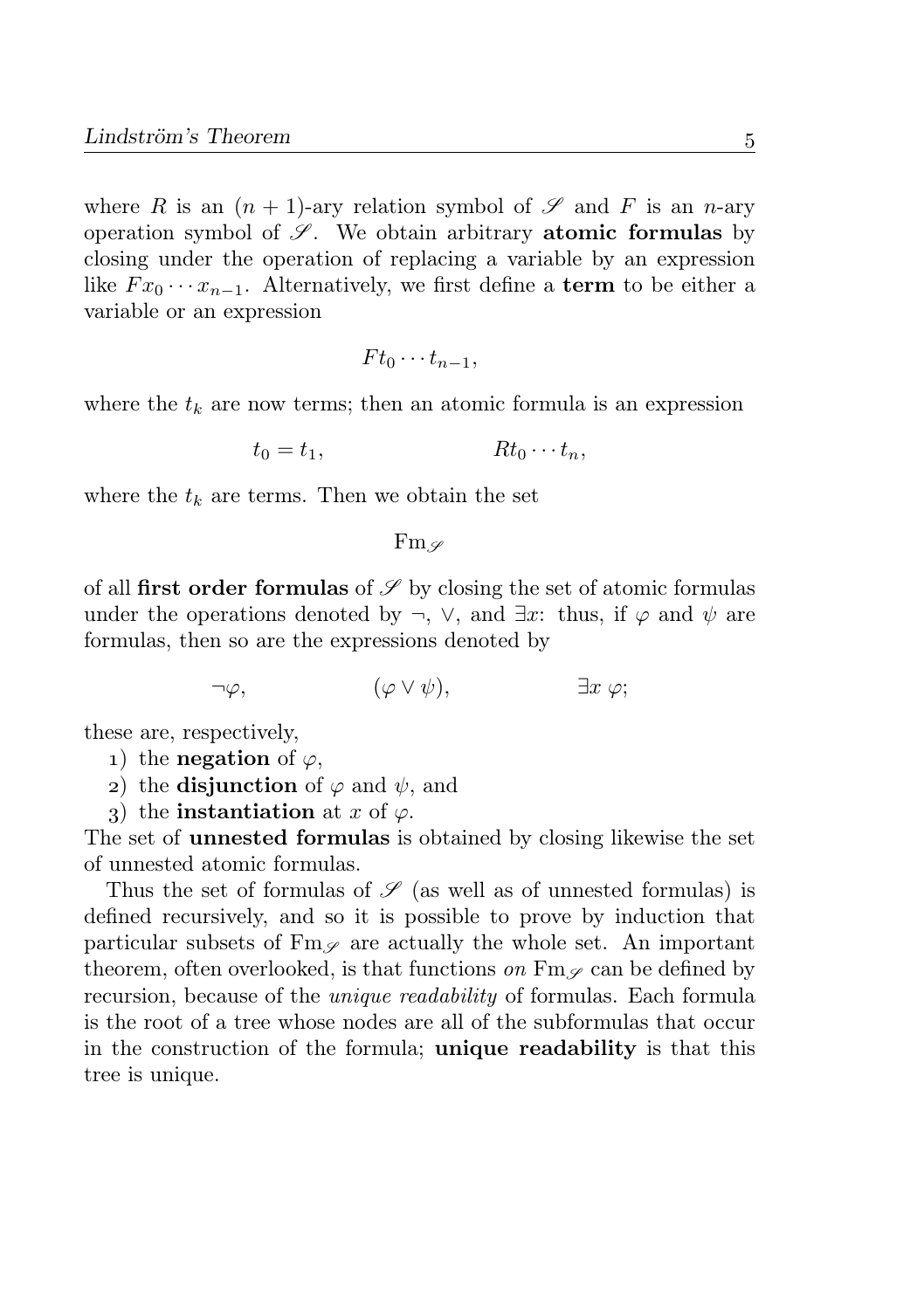For example, by unique readability, there is a function

 $\varphi \mapsto \mathrm{fv}(\varphi)$ 

assigning to each formula in  $Fm\ll \rho$  its set of free variables, and this function can be defined recursively:

- . The free variables of an atomic formula are the variables that occur in it.
- 1.  $f_V(\neg \varphi) = f_V(\varphi)$ .
- 2.  $f_V((\varphi \vee \psi)) = f_V(\varphi) \cup f_V(\psi)$ .
- 3. fv $(\exists x \varphi) =$  fv $(\varphi) \setminus \{x\}.$

A first order sentence is a first order formula having no free variables. We shall denote the set of first order sentences of  $\mathscr S$  by

 $\mathrm{Sn} \varphi$ .

Thus  $\text{Sn}_{\mathscr{S}} = {\varphi \in \text{Fm}_{\mathscr{S}}: \text{fv}(\varphi) = \varnothing}.$ 

# 2.3 Truth

There is a relation of *truth*, denoted by

 $\equiv$ 

or more precisely  $\vDash \varphi$ , between  $\text{Str}\varphi$  and  $\text{Sn}\varphi$ . There are two equivalent ways to define it, and each one has its inconveniences.

## 2.3.1 Definable sets

One approach to truth is to define more generally a certain function

 $(\mathfrak{A}, \varphi) \mapsto \varphi^{\mathfrak{A}}$ 

on  $\text{Str}_{\mathscr{S}} \times \text{Fm}_{\mathscr{S}}$ , where  $\varphi^{\mathfrak{A}} \subseteq A^{\text{fv}(\varphi)}$ ; here  $\varphi^{\mathfrak{A}}$  is the relation on A that is defined by  $\varphi$  in  $\mathfrak{A}$ . Once we have defined this for arbitrary  $\varphi$ , we can make the definition

$$
\mathfrak{A}\vDash \sigma\iff \sigma^{\mathfrak{A}}=1,
$$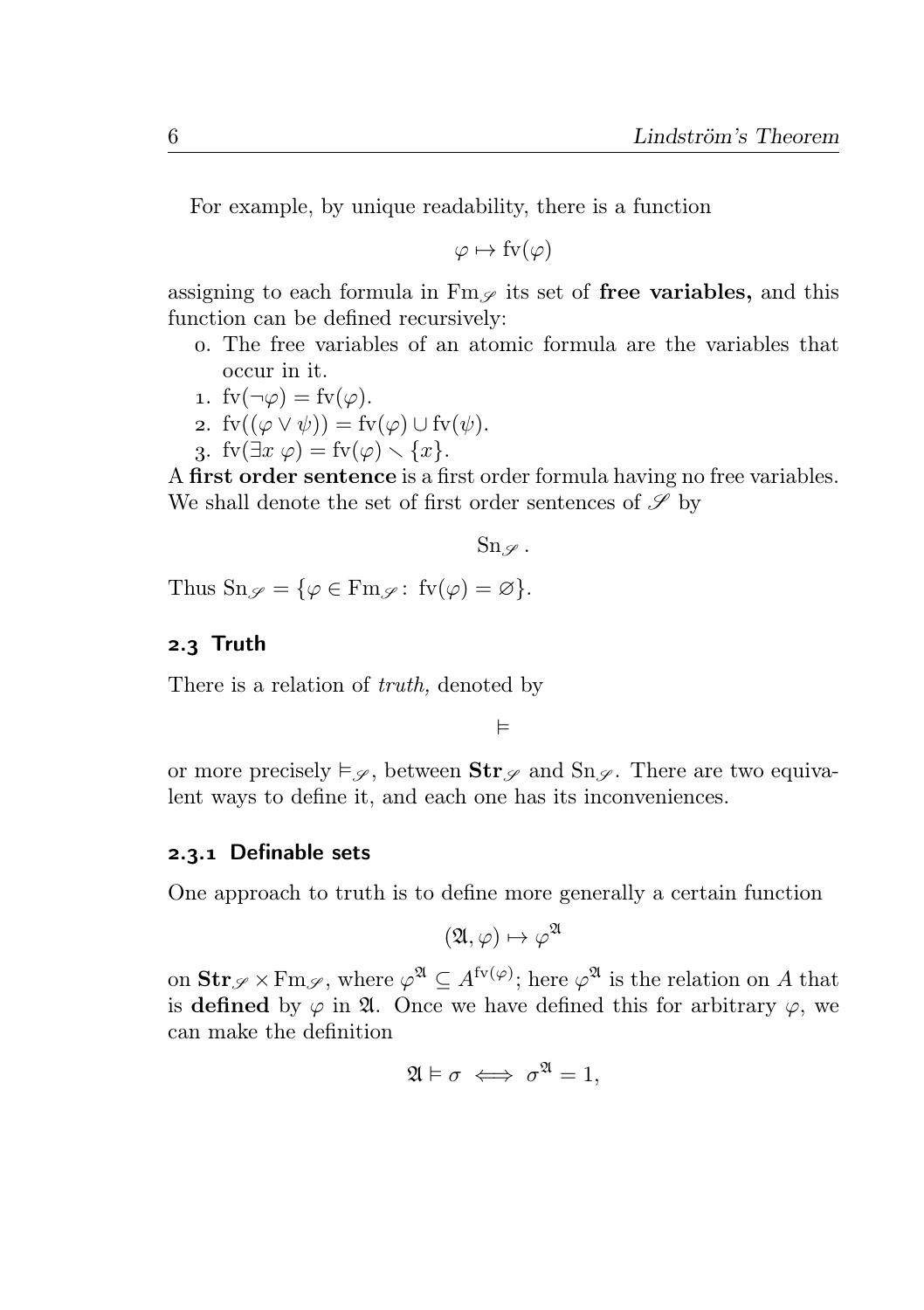where  $\sigma \in \text{Sn}_{\mathscr{D}}$ .

First we have to note that the same symbol  $S$  in  $\mathscr S$  denotes different things in different structures; what it denotes in  $\mathfrak{A}$  can be denoted more precisely by

 $S^{\mathfrak{A}}.$ 

Then  $S^{\mathfrak{A}}$  is the **interpretation** in  $\mathfrak{A}$  of S. We proceed.

The interpretation of an operation symbol is an operation. A term t also has an interpretion  $t^{\mathfrak{A}},$  which is an operation. More precisely, if  $v(t)$  is the set of variables occurring in t, then  $t^{\mathfrak{A}}$  is a function from  $A^{\mathbf{v}(t)}$  to A. In particular, if t is just  $v_k$ , then an element of  $A^{\mathbf{v}(t)}$  is just a set  $\{(v_k, a)\}\)$ , whose image under  $v_k^{\mathfrak{A}}$  is a. Also,

$$
Ft_0 \cdots t_{n-1}^{24}(a_x : x \in \mathbf{v}(Ft_0 \cdots t_{n-1}))
$$
  
=  $F^{24}(t_0^{24}(a_x : x \in \mathbf{v}(t_0)), \dots, t_{n-1}^{24}(a_x : x \in \mathbf{v}(t_{n-1}))).$ 

Now we can define interpretations of formulas.

. For unnested atomic formulas, we define

$$
(x_0 = x_1)^{\mathfrak{A}} = \{ f \in A^{\{x_0, x_1\}} : f(x_0) = f(x_1) \},
$$
  

$$
(Rx_0 \cdots x_n)^{\mathfrak{A}} = \{ f \in A^{\{x_0, \dots, x_n\}} : (f(x_0), \dots, f(x_n)) \in R^{\mathfrak{A}} \},
$$

and

$$
(Fx_0 \cdots x_{n-1} = x_n)^{\mathfrak{A}} \\
= \{f \in A^{\{x_0, \ldots, x_n\}} : F^{\mathfrak{A}}(f(x_0), \ldots, f(x_{n-1})) = f(x_n)\}.
$$

For arbitrary formulas,

$$
(t_0 = t_1)^{\mathfrak{A}} = \{ f \in A^{\mathbf{v}(t_0) \cup \mathbf{v}(t_1)} : \\ t_0^{\mathfrak{A}}(f \upharpoonright \mathbf{v}(t_0)) = t_1^{\mathfrak{A}}(f \upharpoonright \mathbf{v}(t_1)) \},
$$

$$
(Rt_0 \cdots t_n)^{\mathfrak{A}} = \{ f \in A^{\mathbf{v}(t_0) \cup \cdots \cup \mathbf{v}(t_n)} : \\ (t_0^{\mathfrak{A}}(f \upharpoonright \mathbf{v}(t_0)), \dots, t_n^{\mathfrak{A}}(f \upharpoonright \mathbf{v}(t_n))) \in R^{\mathfrak{A}} \}.
$$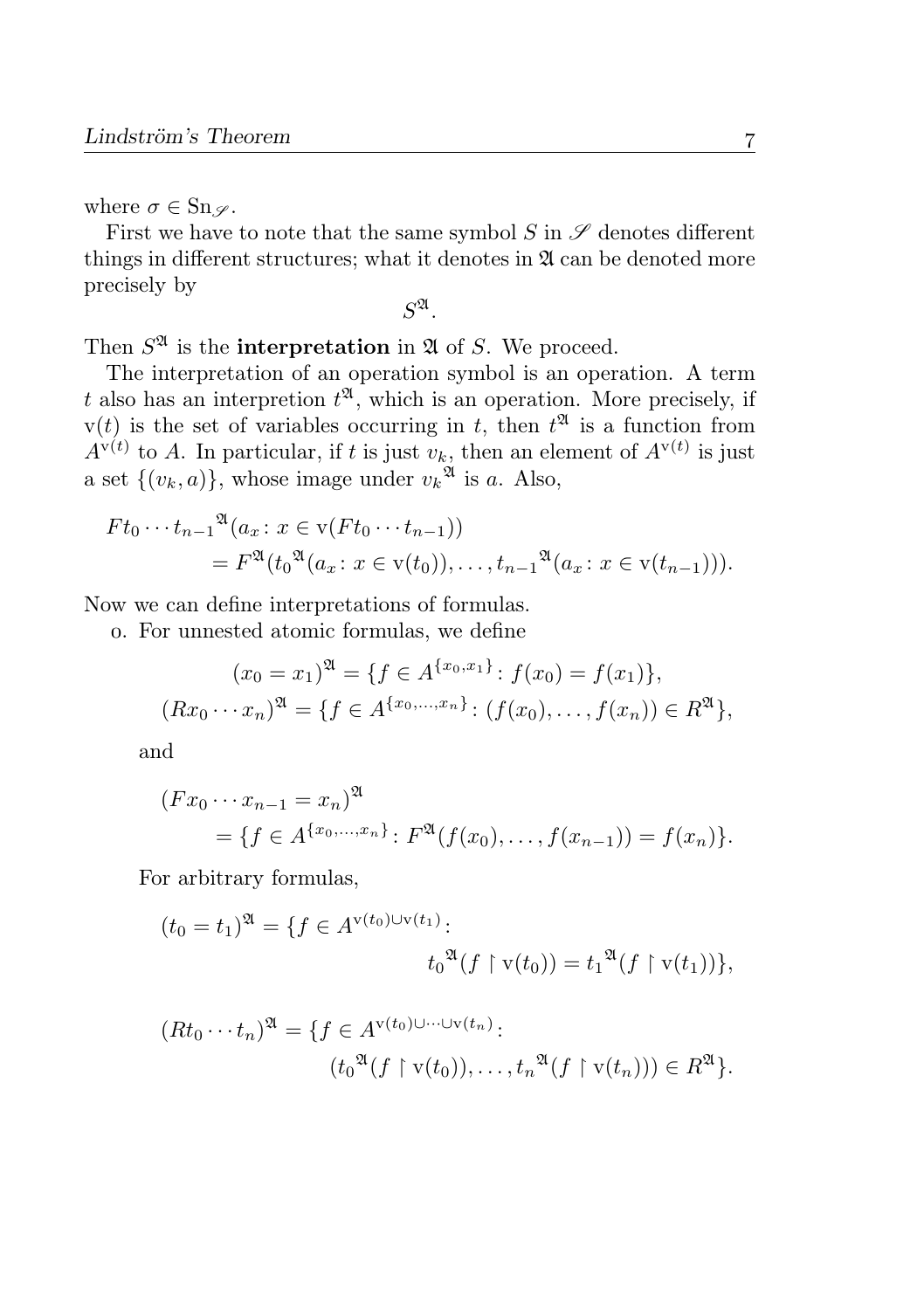. For negations:

$$
(\neg \varphi)^{\mathfrak{A}} = A^{\mathrm{fv}(\varphi)} \smallsetminus \varphi^{\mathfrak{A}}.
$$

2. For disjunctions, if  $fv(\varphi) = fv(\psi)$ , then

$$
(\varphi \vee \psi)^{\mathfrak{A}} = \varphi^{\mathfrak{A}} \cup \psi^{\mathfrak{A}};
$$

but in general we have to say

$$
(\varphi \vee \psi)^{\mathfrak{A}} = \{ f \in A^{\mathrm{fv}(\varphi) \cup \mathrm{fv}(\psi)} : f \upharpoonright \mathrm{fv}(\varphi) \in \varphi^{\mathfrak{A}} \}
$$

$$
\cup \{ f \in A^{\mathrm{fv}(\varphi) \cup \mathrm{fv}(\psi)} : f \upharpoonright \mathrm{fv}(\psi) \in \psi^{\mathfrak{A}} \}.
$$

. Finally, for instantiations,

$$
(\exists x \ \varphi)^{\mathfrak{A}} = \{ f \restriction (\mathrm{fv}(\varphi) \smallsetminus \{x\}) \colon f \in \varphi^{\mathfrak{A}} \}.
$$

### 2.3.2 Constants

Alternatively, if  $\mathfrak{A} \in \mathbf{Str}_{\mathscr{S}}$ , we can create the *expanded* signature  $\mathscr{S}(A)$ , which is  $\mathscr{S}$  together with a new **constant** (nullary operation symbol) for each element of A. Then we expand  $\mathfrak A$  to an element  $\mathfrak A_A$ of  $\text{Str}_{\mathscr{S}(A)}$ , where the constant associated with an element of A is interpreted as that element. Normally we denote the constant and the element by the same symbol.

A closed term is a term with no variables. Every closed term of  $\mathscr{S}(A)$  has an obvious interpretation in  $\mathfrak{A}$ :

$$
(Ft_0\cdots t_{n-1})^{\mathfrak{A}} = F^{\mathfrak{A}}(t_0^{\mathfrak{A}}, \ldots, t_{n-1}^{\mathfrak{A}}).
$$

Now we can define truth as follows.

. For atomic sentences we have

$$
\mathfrak{A} \vDash t_0 = t_1 \iff t_0^{\mathfrak{A}} = t_1^{\mathfrak{A}},
$$
  

$$
\mathfrak{A} \vDash Rt_0 \cdots t_n \iff (t_0^{\mathfrak{A}}, \dots, t_n^{\mathfrak{A}}) \in R^{\mathfrak{A}}.
$$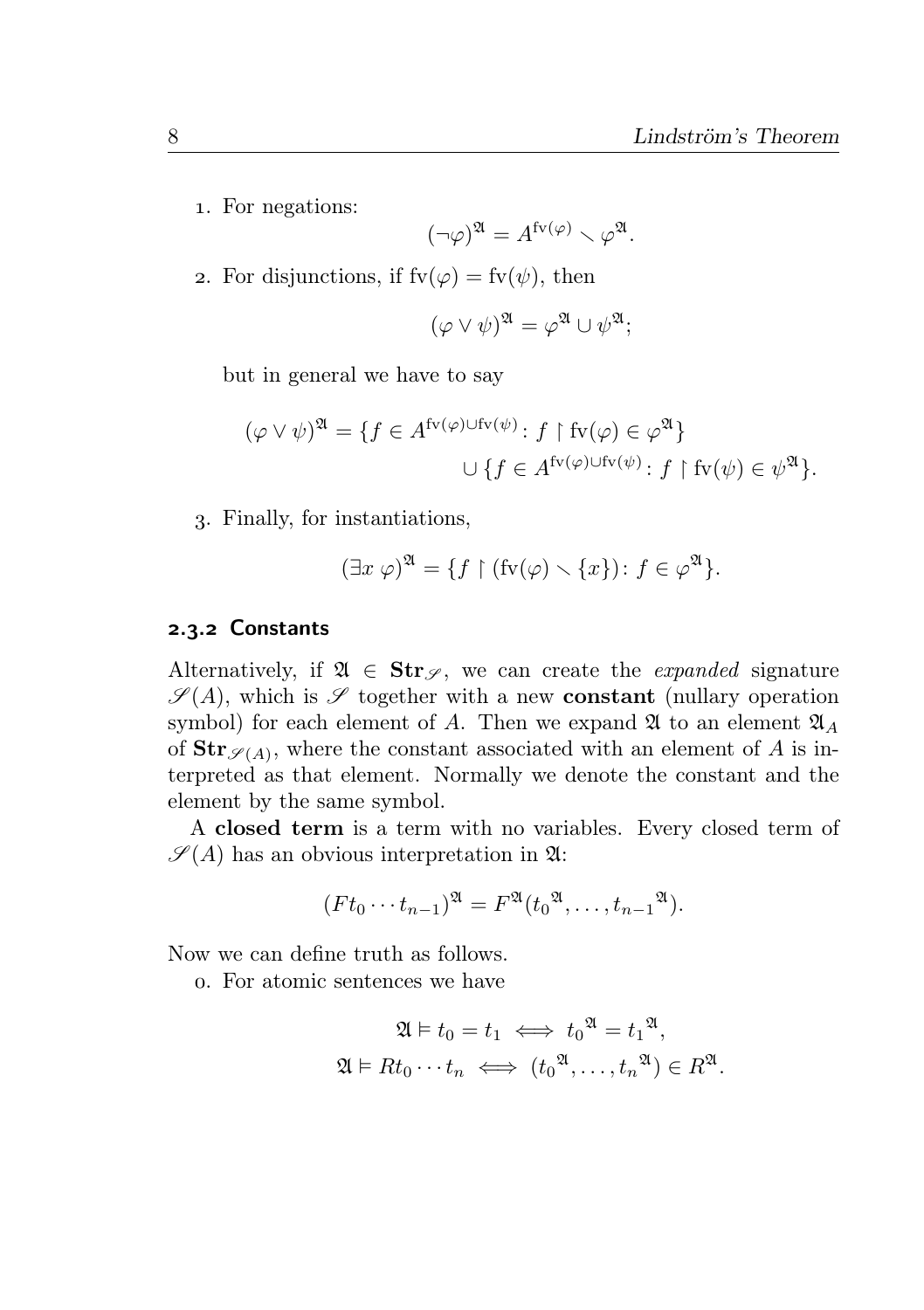. For negations,

$$
\mathfrak{A}\vDash\neg\sigma\iff\mathfrak{A}\nvDash\sigma.
$$

. For disjunctions,

$$
\mathfrak{A} \models (\sigma \vee \tau) \iff \mathfrak{A} \models \sigma \text{ or } \mathfrak{A} \models \tau.
$$

. For instantiations, we introduce yet another notation: by

$$
\varphi_a^x
$$

we mean the result of replacing each *free occurrence* of x in  $\varphi$ with a. The formal definition is recursive:

- a) If  $\varphi$  is atomic, then  $\varphi_a^x$  is just  $\varphi$ ;
- b)  $\neg \varphi_a^x$  is  $\neg \psi$ , where  $\psi$  is  $\varphi_a^x$ ;
- c)  $(\varphi \vee \psi)_a^x$  is  $\varphi_a^x \vee \theta$ , where  $\theta$  is  $\psi_a^x$ ;
- d)  $\exists y \varphi_a^x$  is just  $\exists y \varphi$ , if x is the same variable as y; otherwise it is  $\exists y \psi$ , where  $\psi$  is  $\varphi_a^x$ .

Now we can define

 $\mathfrak{A} \models \exists x \; \varphi \iff \text{ for some } a \text{ in } A, \; \mathfrak{A} \models \varphi_a^x.$ 

The recursive definition of truth relies on a recursive definition of  $\text{Sn}_{\mathscr{S}}$ (and then on their unique readability, as before): starting with atomic sentences, we close under

- ) negation,
- ) disjunction, and
- 3) the "multivalued operations"  $\varphi_a^x \mapsto \exists x \varphi$ , that is, for each a in A, the operation that, given a sentence, finds all of the (finitely numerous) formulas  $\varphi$  such that the sentence is  $\varphi_a^x$ , and then forms the sentences  $\exists x \varphi$ .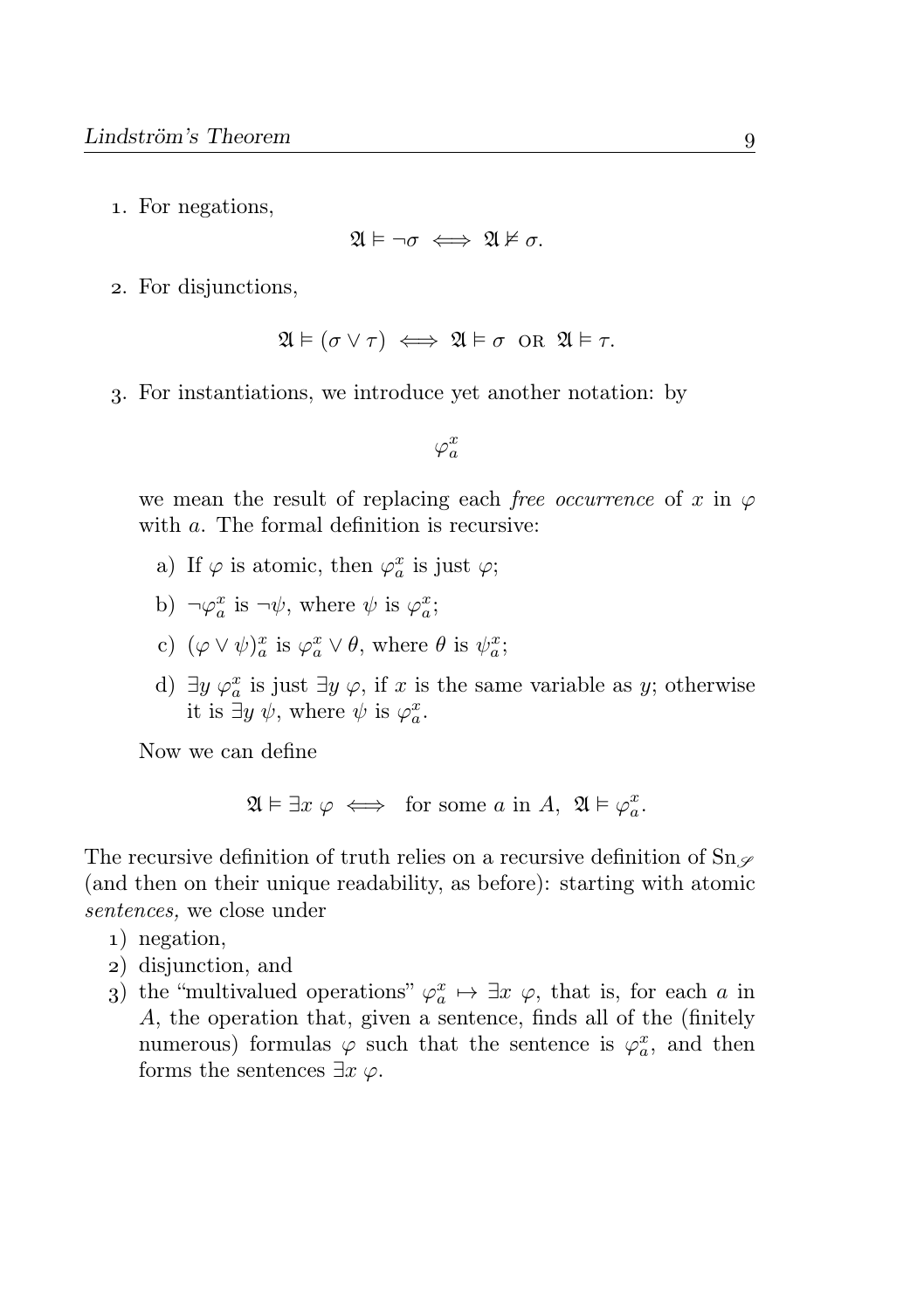# 2.4 Abstract logic

The class  $\text{Str}_{\mathscr{S}}$ , the set  $\text{Sn}_{\mathscr{S}}$ , and the relation  $\models$  between them make up the first order logic of  $\mathscr{S}$ . For an instance of an abstract logic of  $\mathscr{S},$  we replace  $\text{Sn}_{\mathscr{S}}$  with  $\text{Sn}_{\mathscr{S}}^{*}$ , which has the same closure properties as Sn $\mathcal{S}$  just mentioned: Sn<sup>\*</sup><sub>*S*</sub> must contain all atomic sentences and be closed under  $(1)$  negation,  $(2)$  disjunction, and  $(3)$  the operations  $\varphi_a^x \mapsto \exists x \; \varphi$ . But  $\text{Sn}_{\mathscr{S}}^*$  may have some other closure properties as well. Then the definition of truth must be enlarged to deal with the new closure properties; but the existing parts of the definition stand. We make the following additional requirements:

- **Occurrence:** In every element  $\sigma$  of  $\text{Sn}_{\mathscr{S}}^*$ , only finitely many symbols of  $\mathscr S$  may occur.
- **Reduction:** Of the symbols in  $\mathscr{S}$ , the definition of truth of  $\sigma$  in  $\mathfrak{A}$ involves only those that actually occur in  $\sigma$ .
- Renaming: All that matters about these symbols is whether they denote relations or operations, and how many arguments they take.
- **Isomorphism:** Truth must be preserved under isomorphism of structures.
- Relativization: Sentences can be *relativized* in the way to be described on page  $16$ .

As we shall use it, Relativization will subsume Renaming and Isomorphism.

#### 2.5 The Galois correspondence

If  $\sigma \in \text{Sn}_{\mathscr{D}}$ , we let

$$
\mathbf{Mod}(\sigma) = \{ \mathfrak{A} \in \mathbf{Str}_{\mathscr{S}} \colon \mathfrak{A} \models \sigma \};\tag{\P}
$$

this is the class of **models** of  $\sigma$ . Then

$$
\mathbf{Mod}(\sigma \vee \tau) = \mathbf{Mod}(\sigma) \cup \mathbf{Mod}(\tau),
$$
  
\n
$$
\mathbf{Mod}(\exists x \ x \neq x) = \varnothing,
$$
 (||)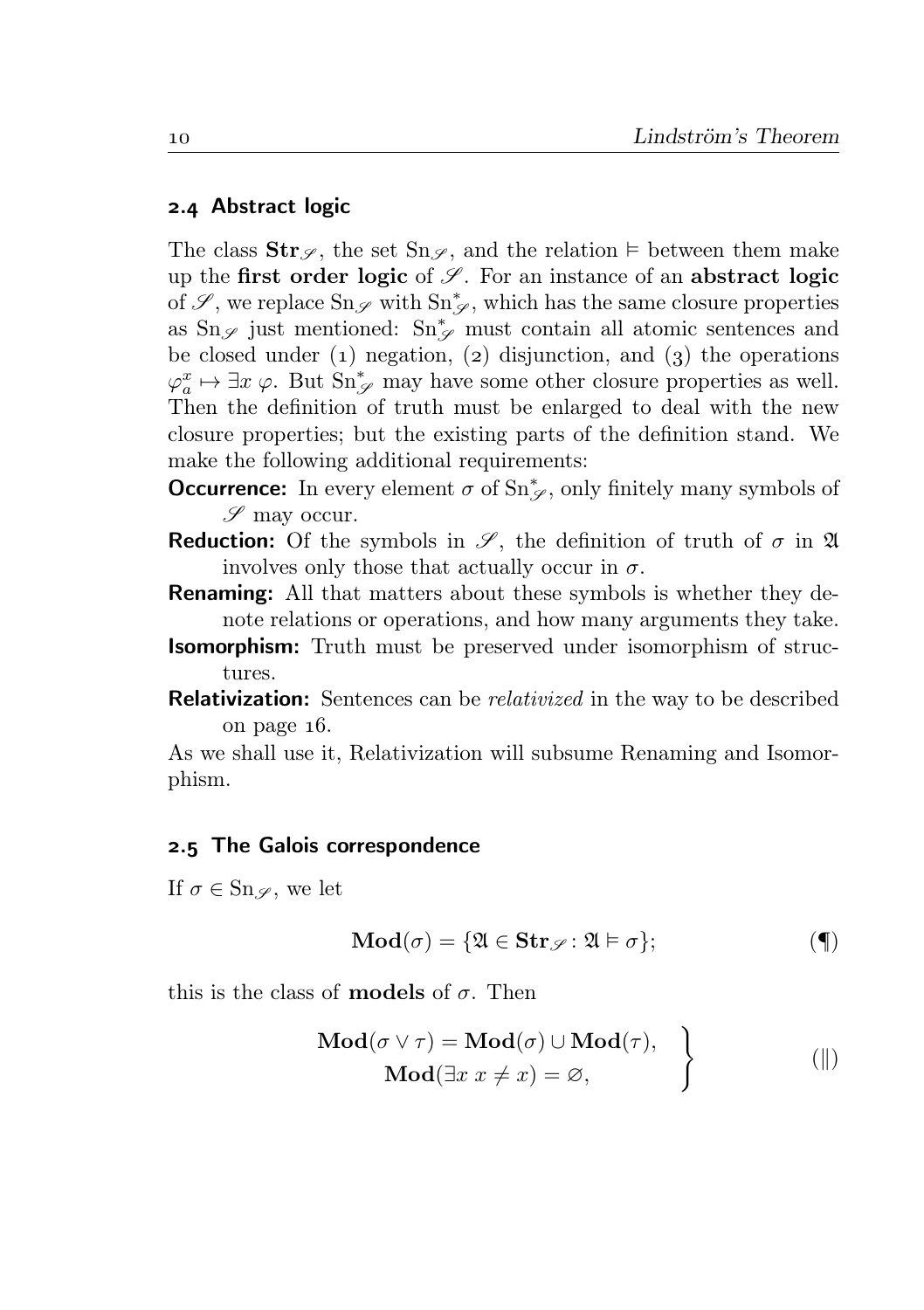and so the sets  $\text{Mod}(\sigma)$  are a basis of closed *classes* of a topology on  $\textbf{Str} \varphi$ . We may call this topology the first order topology.

- The **Compactness Theorem** is that this topology is compact.
- The most basic form of the Löwenheim–Skolem Theorem is that every sentence with model has a countable model (that is, a model with a countable universe); in other words, every nonempty basic closed set has a countable element.

If one is bothered by a topological space that is a proper class, one can pass to a Kolmogorov quotient of  $\text{Str}_{\mathscr{S}}$ , namely

$$
\{\operatorname{Th}(\mathfrak{A})\colon \mathfrak{A}\in \mathbf{Str}_{\mathscr{S}}\},
$$

where

$$
\mathrm{Th}(\mathfrak{A})=\{\sigma\in\mathrm{Sn}_{\mathscr{S}}\colon\mathfrak{A}\vDash\sigma\}.
$$

However, we do not want to do this, since we shall be interested in refinements of the first order topology, as induced by abstract logics. In any case, let us note that two structures  $\mathfrak A$  and  $\mathfrak B$  in  $\text{Str}_{\mathscr S}$  are elementarily equivalent, and we write

$$
\mathfrak{A}\equiv \mathfrak{B},
$$

if they are indistinguishable in the first order topology, that is,

$$
\mathrm{Th}(\mathfrak{A}) = \mathrm{Th}(\mathfrak{B}).
$$

Now, if we replace  $\text{Sn}_{\mathscr{S}}$  above with  $\text{Sn}_{\mathscr{S}}^{*}$  from an abstract logic of  $\mathscr{S},$  we can still make the definition  $(\P)$  when  $\sigma\in\text{Sn}^*_{\mathscr{S}},$  and then  $(\|)$ still holds for arbitrary  $\sigma$  and  $\tau$  in  $\text{Sn}_{\mathscr{S}}^{*}$ . Thus passing to  $\text{Sn}_{\mathscr{S}}^{*}$  gives us a finer topology on  $\text{Str}_{\mathscr{S}}$  than the first order topology. However, because of our requirements on abstract logics, this topology still does not distinguish isomorphic structures.

It is going to be convenient to allow *multi-sorted* structures, that is, structures (like vector spaces) with more than one universe, each of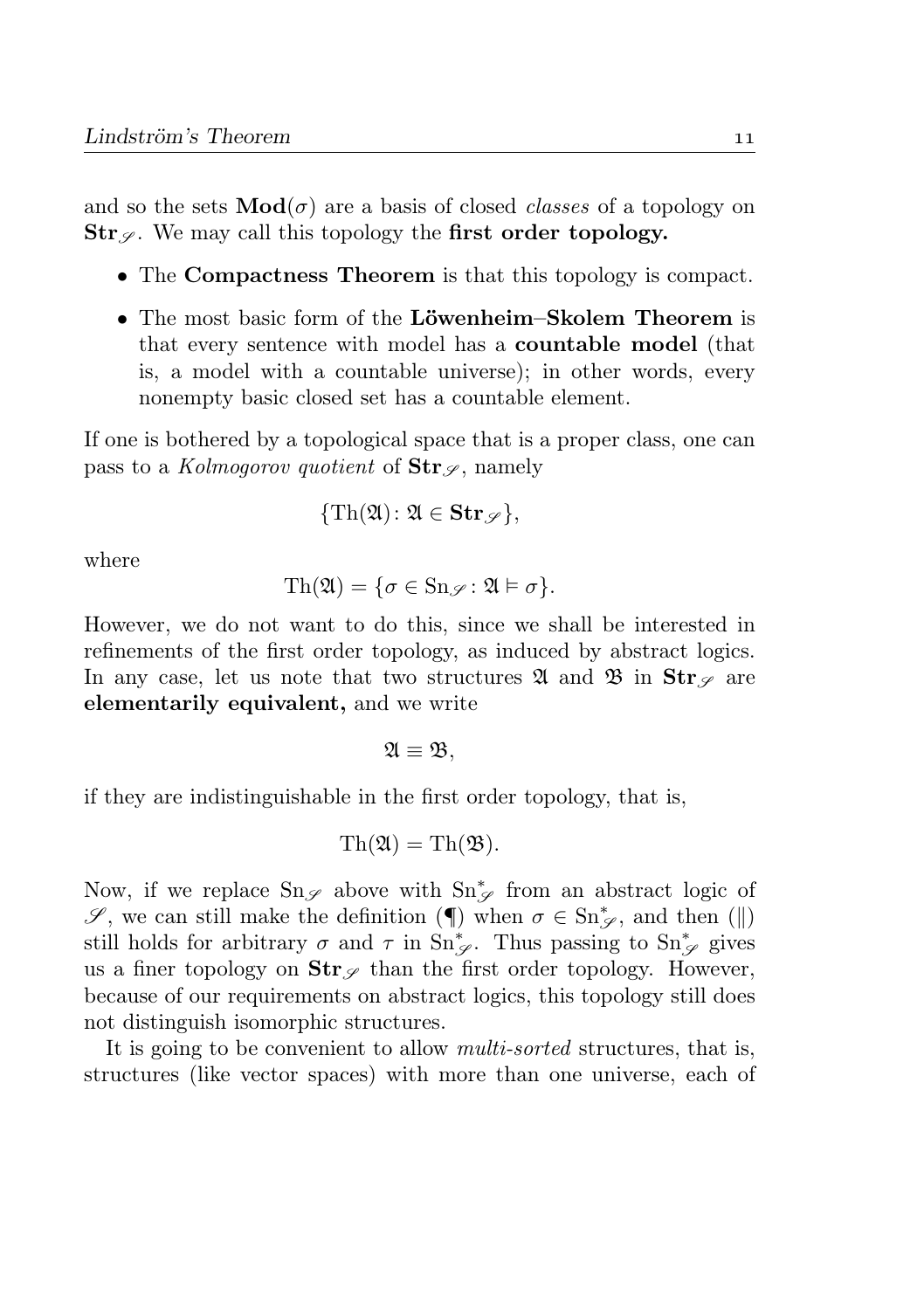these universes being called a sort. Then variables fall into different sorts, and there may be functions (like scalar multiplication) from a product of some of the sorts (possibly with repeated sorts) to one of them. We shall need only structures with finitely many sorts, and in this case, we can consider the structures as one-sorted, by means of a dodge: we replace the sorts with their disjoint union, and we introduce new relation symbols to distinguish the sorts. (We shall also have to deal with the fact that, in the formal definition, operations are total functions on a power of the universe.)

Two sentences  $\sigma$  and  $\tau$  are **logically equivalent**, and we may write

σ ∼ τ,

if  $\mathbf{Mod}(\sigma) = \mathbf{Mod}(\tau)$ .

**Theorem 1.** Every first order sentence is logically equivalent to an unnested sentence.

Proof. First note that

$$
t_0 = t_1 \sim \exists x \ (t_0 = x \land t_1 = x),
$$
  

$$
Rt_0 \cdots t_n \sim \exists x_0 \cdots \exists x_n \ (t_0 = x_0 \land \cdots \land t_n = x_n \land Rx_0 \cdots x_n)
$$

(where  $(\varphi \wedge \psi)$  is an abbrevation for  $\neg(\neg \varphi \wedge \neg \psi)$ , and  $(\varphi \wedge \psi \wedge \theta)$  means  $(\varphi \wedge (\psi \wedge \theta))$ , and so on). The formulas  $t_k = x$  and  $t_k = x_k$  may not be unnested. If they are not, we apply the equivalence

$$
F t_0 \cdots t_{n-1} = y \sim \exists x_0 \cdots \exists x_{n-1}
$$
  

$$
(t_0 = x_0 \wedge \cdots \wedge t_n = x_n \wedge F x_0 \cdots x_{n-1} = y),
$$

repeatedly as necessary, in order to conclude that every atomic sentence is equivalent to an unnested sentence.  $\Box$ 

#### Local isomorphisms

An  $n$ -ary formula is a formula whose free variables belong to the set  $\{v_k: k < n\}$ . Thus if  $m < n$ , then m-ary formulas are also n-ary. If  $\mathfrak{A}$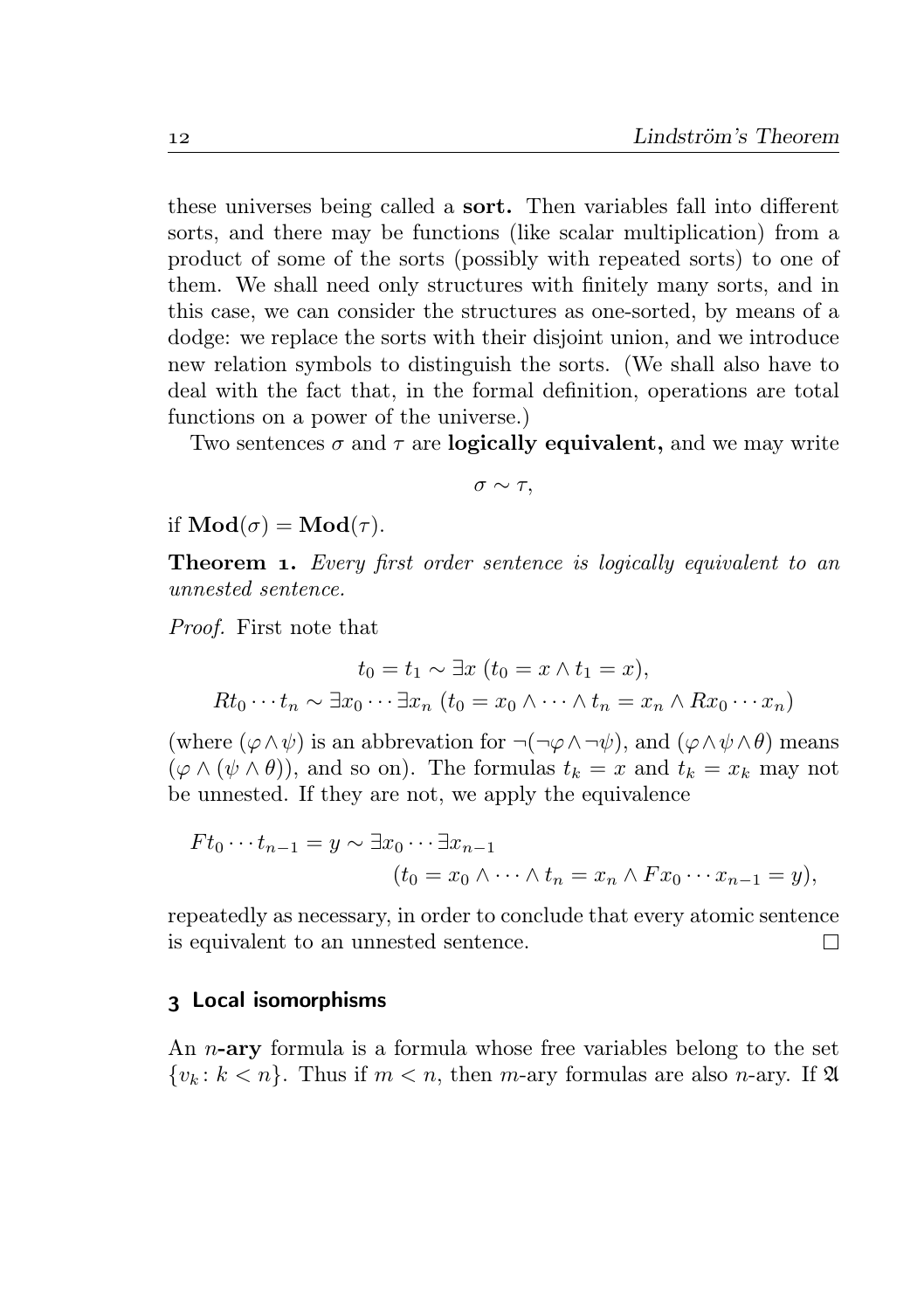is a structure of  $\mathscr{S}$ , and  $\varphi$  is an *n*-ary formula of  $\mathscr{S}(A)$ , and  $a \in A^n$ , then the expression denoted by

 $\varphi(\boldsymbol{a})$ 

is the result of replacing each free occurrence of  $v_k$  in  $\varphi$  with  $a_k$ , for each k in n. Suppose also  $\mathfrak{B} \in \mathbf{Str}_{\mathscr{S}}$ . We denote by

 $I_0$ 

the relation from  $A^{\langle \omega \rangle}$  to  $B^{\langle \omega \rangle}$  consisting of those pairs  $(a, b)$  such that, for some n in  $\omega$ , both  $\alpha$  and  $\beta$  are n-tuples, and for all n-ary unnested formulas  $\varphi$  of  $\mathscr{S},$ 

$$
\mathfrak{A} \vDash \varphi(\mathbf{a}) \iff \mathfrak{B} \vDash \varphi(\mathbf{b}).
$$

Since there are no unnested sentences, we have

 $0 I_0 0.$ 

For any k in  $\omega$ , if  $I_k$  has been defined as a subset of  $I_0$ , we define  $I_{k+1}$ to comprise those  $(a, b)$  in  $I_0$  such that, for all c in A, for some d in B, and also, for all  $d$  in  $B$ , for some  $c$  in  $A$ ,

$$
(\boldsymbol{a},c)\;I_k\;(\boldsymbol{b},d).
$$

Finally, let

$$
I=\bigcap_{k\in\omega}I_k.
$$

If  $\boldsymbol{a} I \boldsymbol{b}$ , then, for all c in A, for some d in B, and also, for all d in B, for some  $c$  in  $A$ ,

$$
(\boldsymbol{a},c)\,I\,(\boldsymbol{b},d).
$$

If  $I \neq 0$ , then  $\mathfrak A$  and  $\mathfrak B$  are said to be **locally isomorphic.** 

**Theorem 2.** Countable locally isomorphic structures are isomorphic.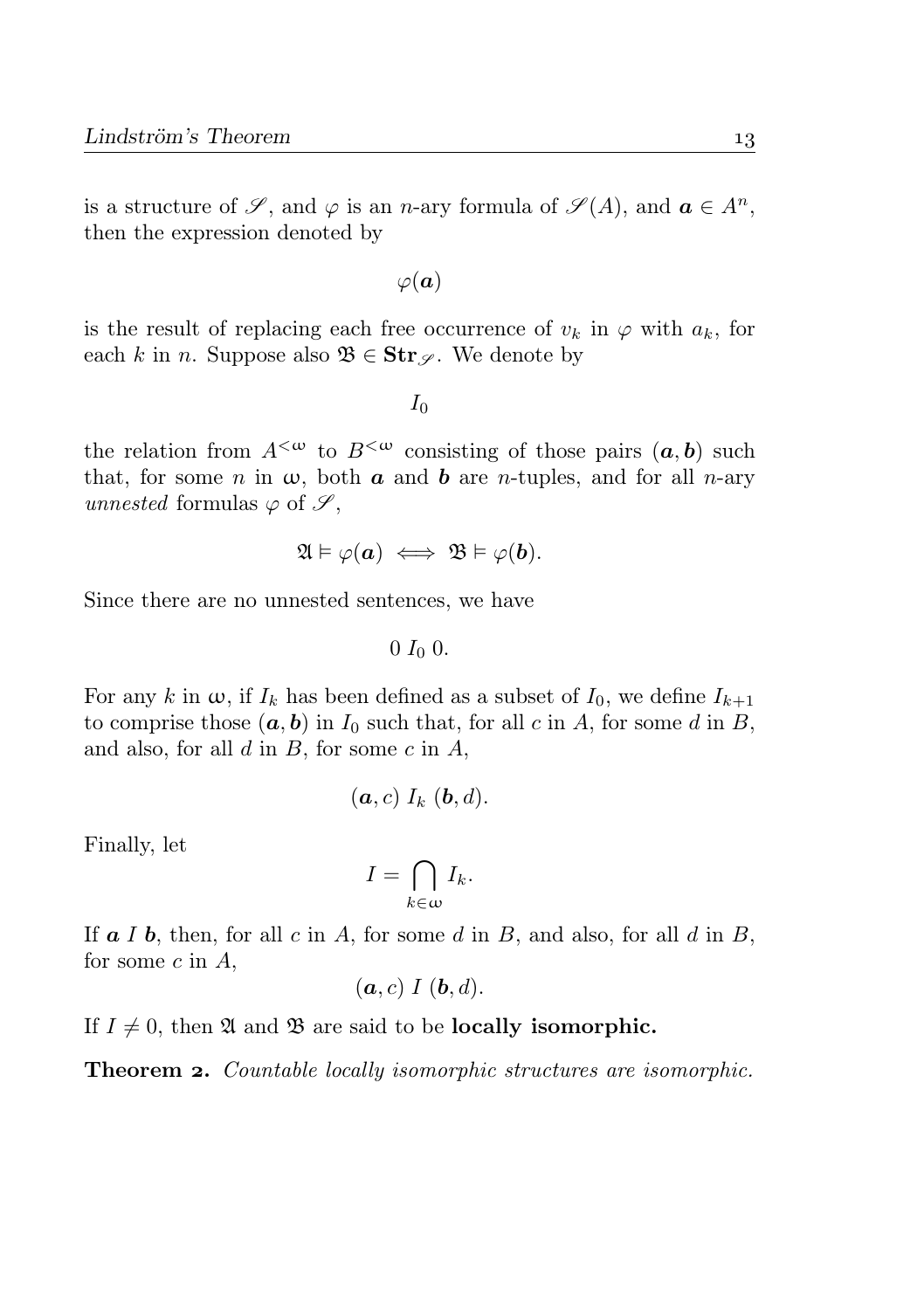*Proof.* If  $A = \{a_k : k \in \omega\}$  and  $B = \{b_k : k \in \omega\}$ , then by recursion there are  $k \mapsto b'_k$  and  $k \mapsto a'_k$  from  $\omega$  to B and A respectively such that, for each n in  $\omega$ .

$$
(a_0, a'_0, \ldots, a_n, a'_n) I (b'_0, b_0, \ldots, b'_n, b_n).
$$

Then  $a_k \mapsto b'_k$  is a well-defined isomorphism from  $\mathfrak{A}$  to  $\mathfrak{B}$ , whose inverse is  $b_k \mapsto a'_k$ .  $\Box$ 

**Theorem 3.** Locally isomorphic structures are elementarily equivalent.

*Proof.* Suppose  $\mathfrak A$  and  $\mathfrak B$  are locally isomorphic. We shall show that, for all *unnested* formulas  $\varphi$  of  $\mathscr{S}$ ,

$$
a I b \implies (\mathfrak{A} \models \varphi(a) \iff \mathfrak{B} \models \varphi(b)). \tag{**}
$$

We use induction on the complexity of formulas.

- 1. The claim is true by definition if  $\varphi$  is unnested atomic.
- 2. If  $(**)$  holds when  $\varphi$  is  $\psi$ , then it holds when  $\varphi$  is  $\neg \psi$ .
- 3. If  $(**)$  holds when  $\varphi$  is  $\psi$  or  $\theta$ , then it holds when  $\varphi$  is  $\psi \vee \theta$ .

4. Suppose (\*\*) holds when  $\varphi$  is  $\psi$ . Say  $\boldsymbol{a} \, I \, \boldsymbol{b}$ . If  $\mathfrak{A} \models (\exists x \, \psi)(\boldsymbol{a})$ , then for some c in A, we have  $\mathfrak{A} \models \psi_c^x(\mathbf{a})$ . By hypothesis, for some d in B, we have  $(a, c) I (b, d)$ , and then  $\mathfrak{B} \models \psi_d^x(b)$ , so  $\mathfrak{B} \models (\exists x \ \psi)(b)$ . By symmetry, we are done.  $\Box$ 

#### Refinements of the first order topology

There is an alternative proof of the last theorem that does not rely directly on the recursive definition of formulas. This proof turns out to establish a more general result, namely the next theorem, where, given the set  $\text{Sn}_{\mathscr{S}}^{*}$  of sentences of an abstract logic of  $\mathscr{S},$  we define

$$
\mathrm{Th}^*(\mathfrak{A})=\{\sigma\in\mathrm{Sn}^*_{\mathscr{S}}\colon \mathfrak{A}\vDash\sigma\}.
$$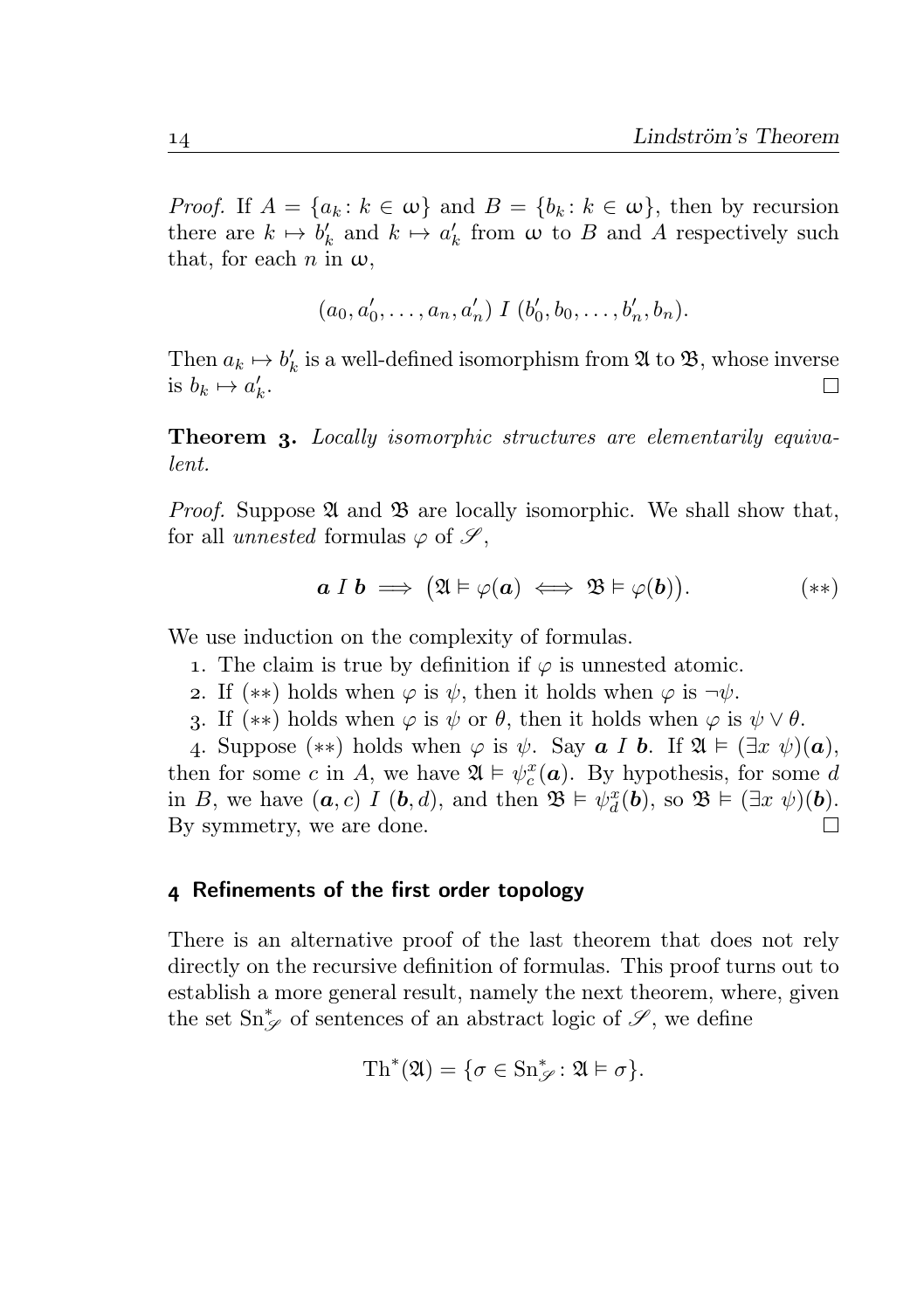**Theorem 4.** If  $\mathfrak{A}$  and  $\mathfrak{B}$  are locally isomorphic, and a given abstract logic of  $\mathscr S$  satisfies the Löwenheim–Skolem Theorem, then

$$
\operatorname{Th}^*(\mathfrak{A}) = \operatorname{Th}^*(\mathfrak{B}).
$$

*Proof.* Suppose there is  $\sigma$  in  $\text{Sn}_{\mathscr{S}}^*$  that is true in  $\mathfrak{A}$ , but not in  $\mathfrak{B}$ . We shall obtain a contradiction to the assumption that  $\mathfrak A$  and  $\mathfrak B$  are locally isomorphic. Let  $\mathscr{S}_0$  consist of the symbols of  $\mathscr{S}$  that actually occur in  $\sigma$ ; by the Occurrence property,  $\mathscr{S}_0$  is finite. We can reduce  $\mathfrak A$  to a structure  $\mathfrak{A} \restriction \mathscr{S}_0$  having signature  $\mathscr{S}_0$ ; but still, by the Reduction property,

$$
\mathfrak{A} \models \sigma \iff \mathfrak{A} \restriction \mathscr{S}_0 \vDash \sigma.
$$

So we may assume that  $\mathscr S$  is the finite signature  $\mathscr S_0$ . We shall form a multi-sorted structure, to be denoted by  $(\mathfrak{A}, \mathfrak{B})$ , with a signature  $\mathscr{S}^*$ . There will be a sentence  $\tau$  of  $\mathscr{S}^*$  such that  $(\mathfrak{A}, \mathfrak{B}) \models \tau$ , and if  $(\mathfrak{C}, \mathfrak{D}) \models \tau$ , then  $\mathfrak{C}$  and  $\mathfrak{D}$  are locally isomorphic, and  $\sigma$  is true in  $\mathfrak{C}$ , but not in  $\mathfrak{D}$ . By the Löwenheim–Skolem Theorem, countable such  $\mathfrak{C}$  and  $\mathfrak D$  exist, and then they are isomorphic by Theorem 2, which is absurd.

The structure  $(\mathfrak{A}, \mathfrak{B})$  will have four sorts, namely A,  $A^{\langle \omega \rangle}$ , B, and  $B^{\langle\omega\rangle}$ . The relation I from  $A^{\langle\omega\rangle}$  to  $B^{\langle\omega\rangle}$  will be a relation of the structure. There will also be operations as in  $(\S)$  on page 3, and likewise for B in place of A. There will be constants for 0 in  $A^{\langle\omega\rangle}$  and  $B^{\langle\omega\rangle}$ respectively. Then  $\tau$  will have, as conjuncts,

$$
0 I 0,
$$
  
\n
$$
\forall x \forall y \forall z \exists w \ (x I y \Rightarrow (x, z) I (y, w)),
$$
  
\n
$$
\forall x \forall y \forall w \exists z (x I y \Rightarrow (x, z) I (y, w)),
$$
  
\n
$$
\forall x \forall y \forall z \forall w (x I y \land z I w \Leftrightarrow (x, z) I (y, w)).
$$

Also, let  $\Gamma$  consist of the unnested atomic formulas of  $\mathscr S$  of one of the precise forms

$$
v_0 = v_1, \qquad Rv_0 \cdots v_n, \qquad Fv_0 \cdots v_{n-1} = v_n.
$$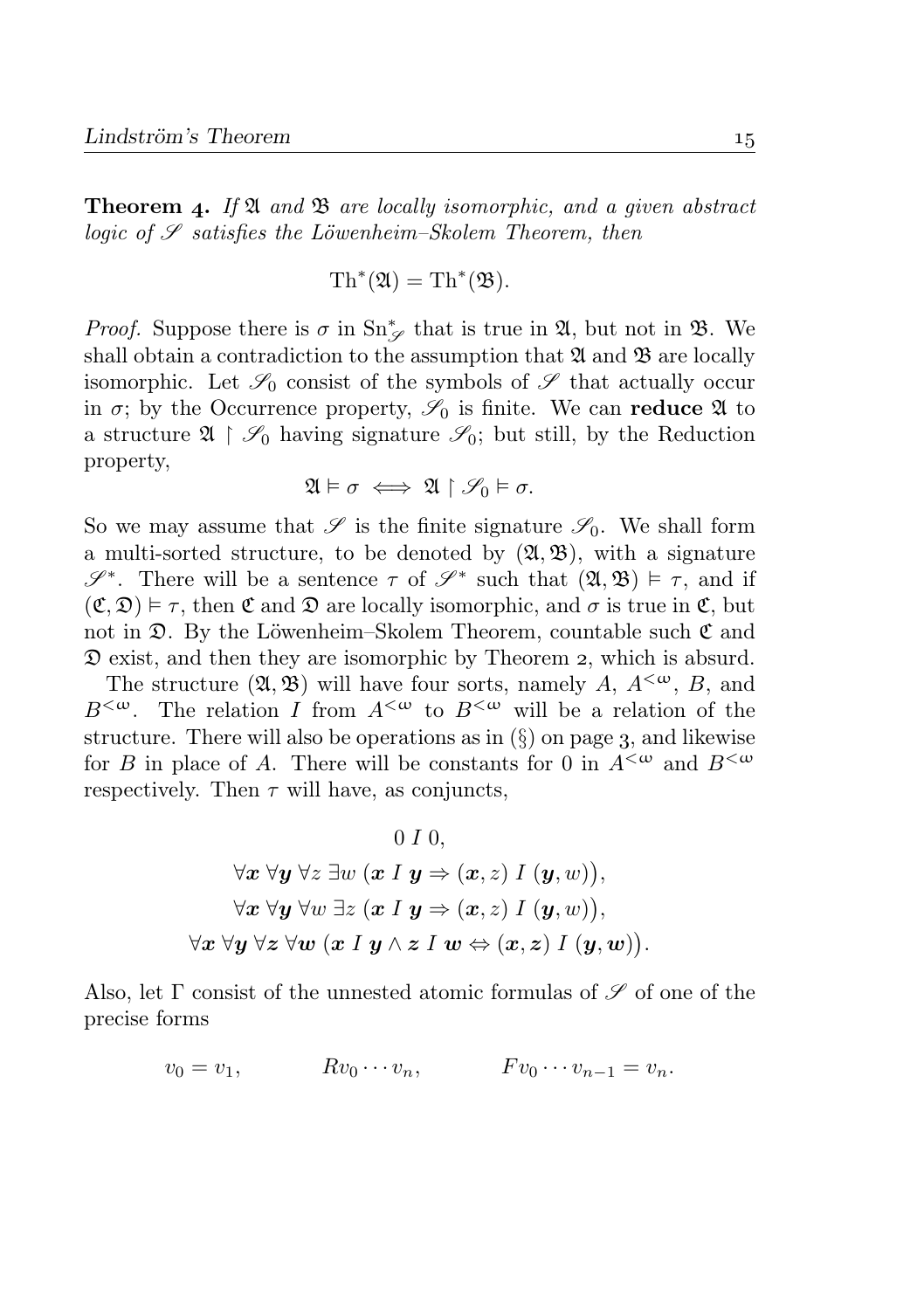Since  $\mathscr S$  is assumed to be finite. Γ is also finite, and there is some n such that each formula in  $\Gamma$  is  $(n + 1)$ -ary. Then  $\tau$  can have, as a conjunct,

$$
\forall x_0 \cdots \forall x_n \ \forall y_0 \cdots \forall y_n
$$

$$
\left( \boldsymbol{x} \mid \boldsymbol{y} \Rightarrow \bigwedge_{\varphi \in \Gamma} (\varphi(x_0, \ldots, x_n) \Leftrightarrow \psi(y_0, \ldots, y_n)) \right).
$$

Here the  $x_k$  are understood to range over A, while x is the image of  $(x_0, \ldots, x_n)$  in  $A^{\langle\omega\rangle}$ ; likewise with y for x and B for A; and the two instances of  $\varphi$  are also appropriately **relativized**, that is, their variables are assigned to the sorts A and B respectively. Now, in any model of  $\tau$ , the symbol I will be interpreted as a nonempty subset of I (though not necessarily as  $I$  itself). Finally, by the Relativization property, we let  $\tau$  have, as conjuncts,  $\sigma$  relativized to A and  $\neg \sigma$  relativized to B. Then we have  $\tau$  as desired.  $\Box$ 

If  $I_k \neq 0$ , we write

$$
\mathfrak{A} \equiv_k \mathfrak{B}.
$$

**Theorem 5.** If  $\mathscr S$  is finite, then for all n in  $\omega$  there is a finite set  $\Gamma_n$ of sentences of  $\mathscr S$  such that

$$
\mathfrak{A} \equiv_n \mathfrak{B} \iff \{\sigma \in \Gamma_n : \mathfrak{A} \models \sigma\} = \{\sigma \in \Gamma_n : \mathfrak{B} \models \sigma\}.
$$

*Proof.* Assuming  $\mathscr S$  is finite, for each n in  $\omega$ , for each k in  $n+1$ , we shall define a finite set  $\Gamma_{n-k}^k$  of k-ary formulas such that,

for all **a** in 
$$
A^k
$$
 and **b** in  $B^k$ , **a**  $I_{n-k}$  **b**  $\iff$   
\n
$$
\{\varphi \in \Gamma_{n-k}^k : \mathfrak{A} \models \varphi(\mathbf{a})\} = \{\varphi \in \Gamma_{n-k}^k : \mathfrak{B} \models \varphi(\mathbf{b})\}. \quad (\dagger \dagger)
$$

We can let  $\Gamma_0^n$  be the set of all *n*-ary unnested atomic formulas of  $\mathscr{S}$ . If  $\ell < n$ , and we have a finite set  $\Gamma_{n-\ell-1}^{\ell+1}$  of  $(\ell+1)$ -ary formulas such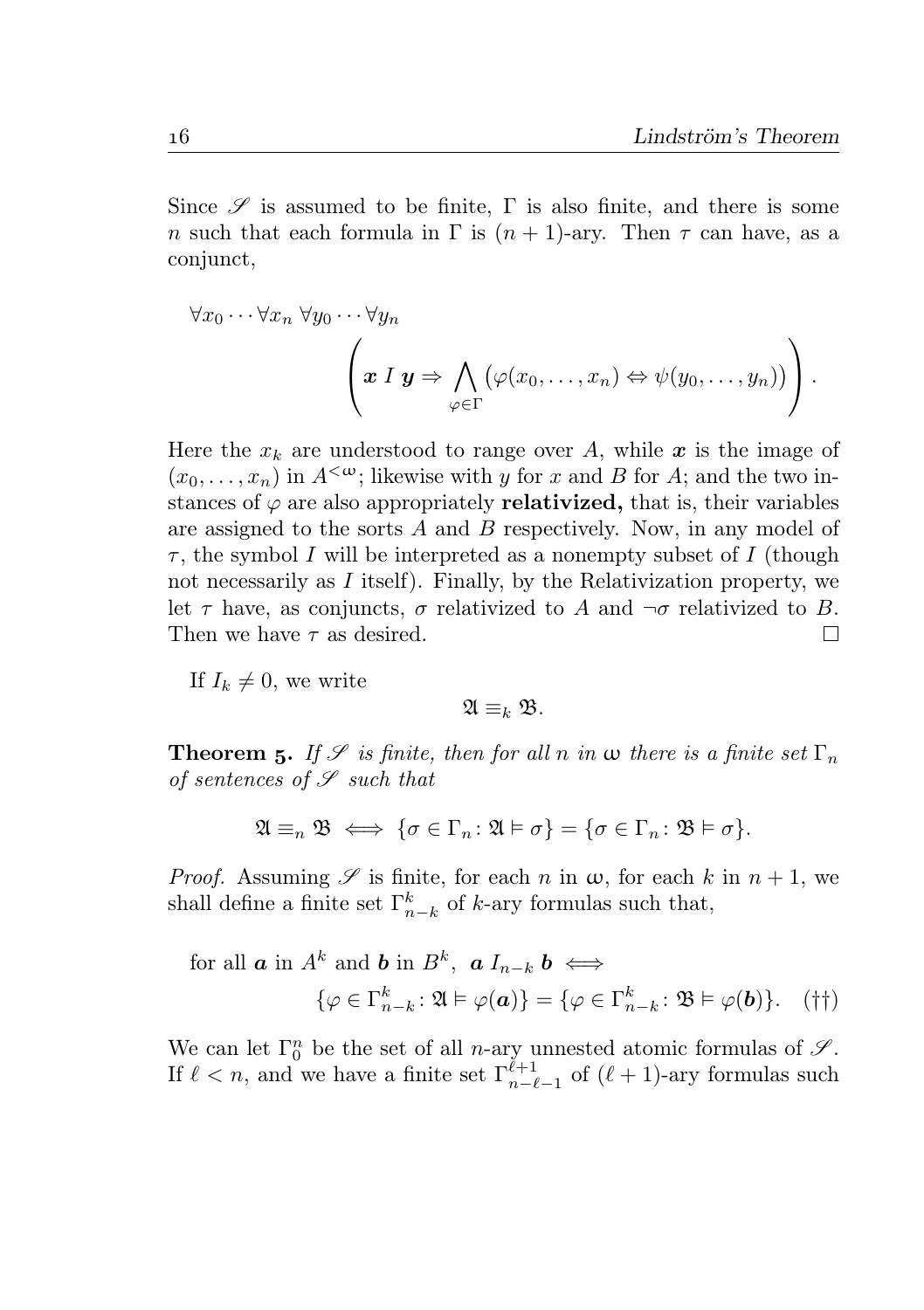that (††) holds when  $k = \ell + 1$ , then we can let

$$
\Gamma_{n-\ell}^\ell=\left\{\forall v_\ell\ \bigvee_{\varphi\in X}\varphi\wedge\bigwedge_{\varphi\in X}\exists v_\ell\ \varphi\colon X\subseteq\Gamma_{n-\ell}^\ell\right\}.
$$

So we have  $\Gamma_{n-k}^k$  as desired for all k in  $n+1$ . Now let  $\Gamma_n = \Gamma_n^0$ .  $\Box$ 

Thus each equivalence relation  $\equiv_n$  partitions  $\text{Str}_{\mathscr{S}}$  into finitely many subclasses. Moreover, each of those subclasses is a basic closed set in the first order topology:

**Corollary.** If S is finite, then for all n in  $\omega$ , there is a finite set  $\Sigma_n$ of sentences of  $\mathscr S$  such that, for all structures  $\mathfrak A$  of  $\mathscr S$ , there is  $\sigma_n(\mathfrak A)$ in  $\Sigma_n$  such that for all structures  $\mathfrak{B}$  of  $\mathscr{S}_n$ ,

$$
\mathfrak{A} \equiv_n \mathfrak{B} \iff \mathfrak{B} \models \sigma_n(\mathfrak{A}).
$$

*Proof.* Let  $\sigma_n(\mathfrak{A})$  be

$$
\bigwedge \{\sigma \in \Gamma_n : \mathfrak{A} \models \sigma\} \wedge \bigwedge \{\neg \sigma : \sigma \in \Gamma_n \& \mathfrak{A} \nvDash \sigma\}.
$$

**Theorem 6** (Lindström). In every abstract logic of  $\mathscr S$  that admits the Löwenheim–Skolem and Compactness Theorems, every sentence is logically equivalent to a first order sentence.

*Proof.* Suppose  $\sigma$  is a sentence of such a logic, and  $\mathscr S$  consists of the symbols in  $\sigma$ , so  $\mathscr S$  is finite. We shall show that, for some n in  $\omega$ , for all 24 and 28 in  $\text{Str}_{\mathscr{S}}$ ,

$$
\mathfrak{A} \equiv_n \mathfrak{B} \implies (\mathfrak{A} \models \sigma \iff \mathfrak{B} \models \sigma). \tag{11}
$$

If this does hold, then  $\text{Mod}(\sigma)$  is  $\bigcup_{\tau \in X} \text{Mod}(\tau)$  for some subset X of  $\Sigma_n$ , namely

$$
\{\sigma_n(\mathfrak{A})\colon \mathfrak{A}\in \mathbf{Mod}(\sigma)\};
$$